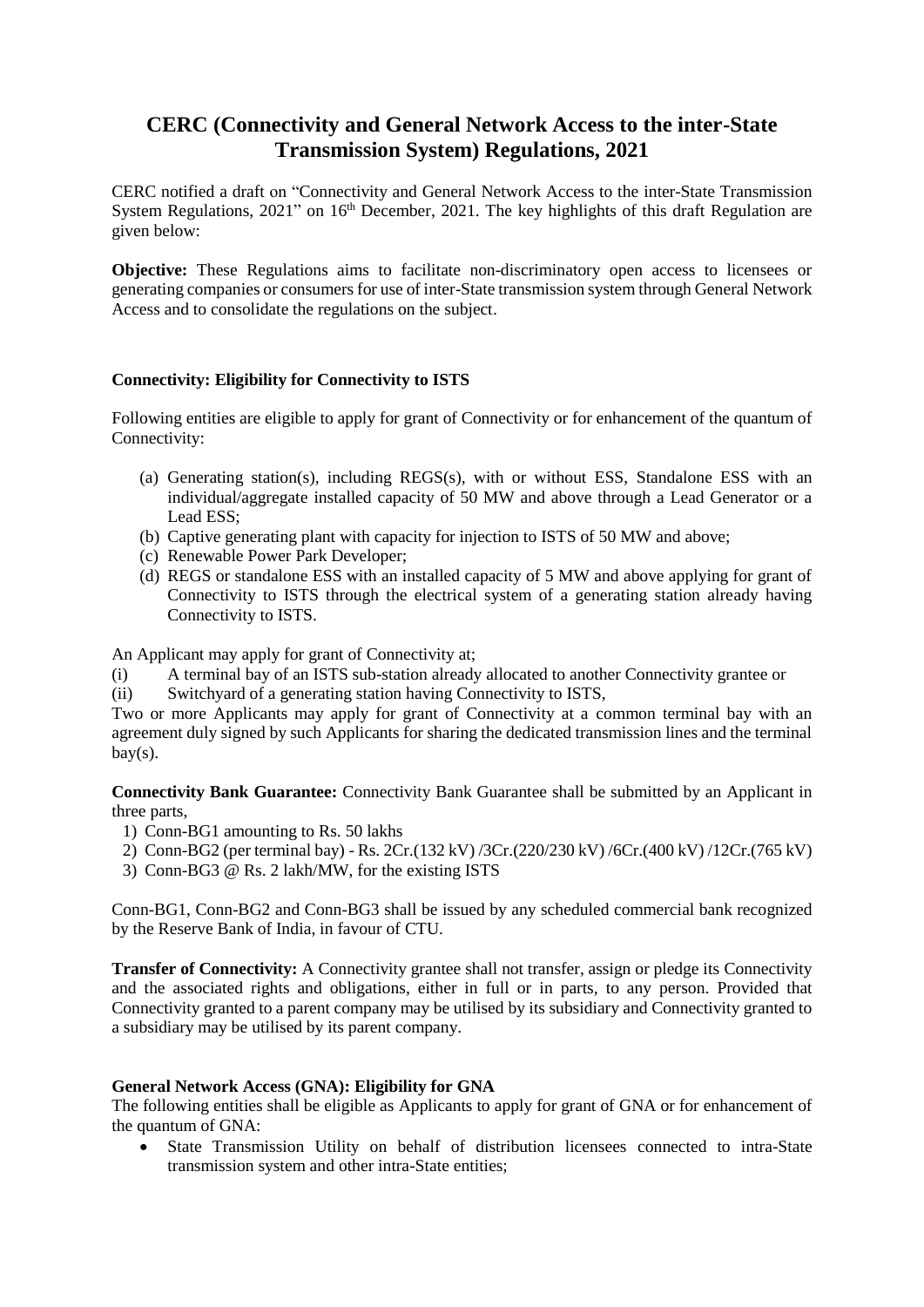- A buying entity connected to intra-State transmission system;
- A distribution licensee or a Bulk consumer, seeking to connect to ISTS, directly, with a load of 50 MW and above;
- Trading licensees engaged in cross border trade of electricity in terms of the Cross Border Regulations;
- Transmission licensee connected to ISTS for drawal of auxiliary power.

**Deemed Grant of GNA:** GNA for a (i) State including intra-State entity (ies) and (ii) other drawee entities, shall be the average of 'A' for the financial years 2018-19, 2019-20 and 2020-21: where, 'A' =  $\{0.5 \text{ X maximum ISTS}$  drawal in a time block during the year  $\} + \{0.5 \text{ X}$  [average of (maximum ISTS drawal in a time block in a day) during the year]}

**Relinquishment of Connectivity and GNA:** Connectivity grantee and granted GNA can be relinquished, in full or in part.

(a) In case of relinquishment of full/part quantum of Connectivity, (i) subsisting Conn-BG1 shall be encashed, (ii) subsisting Conn-BG2 shall be encashed if the terminal bay(s) are already developed or construction of which has already been awarded for implementation and (iii) subsisting Conn-BG3 shall be encashed in proportion to the relinquished quantum of Connectivity.

(b) STU may relinquish GNA on behalf of identified intra-State entity. The relinquishment charges shall be equal to 60 times (provided that, if the balance period of GNA is less than 60 months, it shall be equal to the number of balance months times) the transmission charges paid by such intra-State entity for the last billing month under the Sharing Regulations, corresponding to the relinquished quantum.

Relinquishment charges shall be used for reducing Monthly Transmission Charges.

**Temporary General Network Access (T-GNA):** The following entities shall be eligible as Applicants to apply for T-GNA to ISTS:

- As buyers : Distribution licensee and Bulk consumer directly connected to ISTS; A buying entity connected to intra-State transmission system; Generating station including REGS for meeting its auxiliary consumption or start-up power or for meeting its supply obligations; Captive generating plant; Standalone ESS.
- Trading licensee (i) on behalf of buyer(s), and (ii) engaged in cross border trade of electricity for injection into or drawal from the Indian grid.
- Power exchange for collective transactions or bilateral transactions on behalf of (i) buyer(s), and (ii) trading licensee(s) engaged in cross border trade of electricity for injection into or drawal from the Indian grid.
- A GNA grantee shall be eligible to apply for T-GNA over and above the GNA granted to it.

T-GNA may be applied for any period from 1 (one) time block and up to 11 (eleven) months. Application for grant of T-GNA may be for bilateral and collective transactions. The T-GNA applications shall be applied and processed through single window electronic platform, namely, National Open Access Registry (NOAR). NLDC shall be responsible for developing and maintaining the NOAR.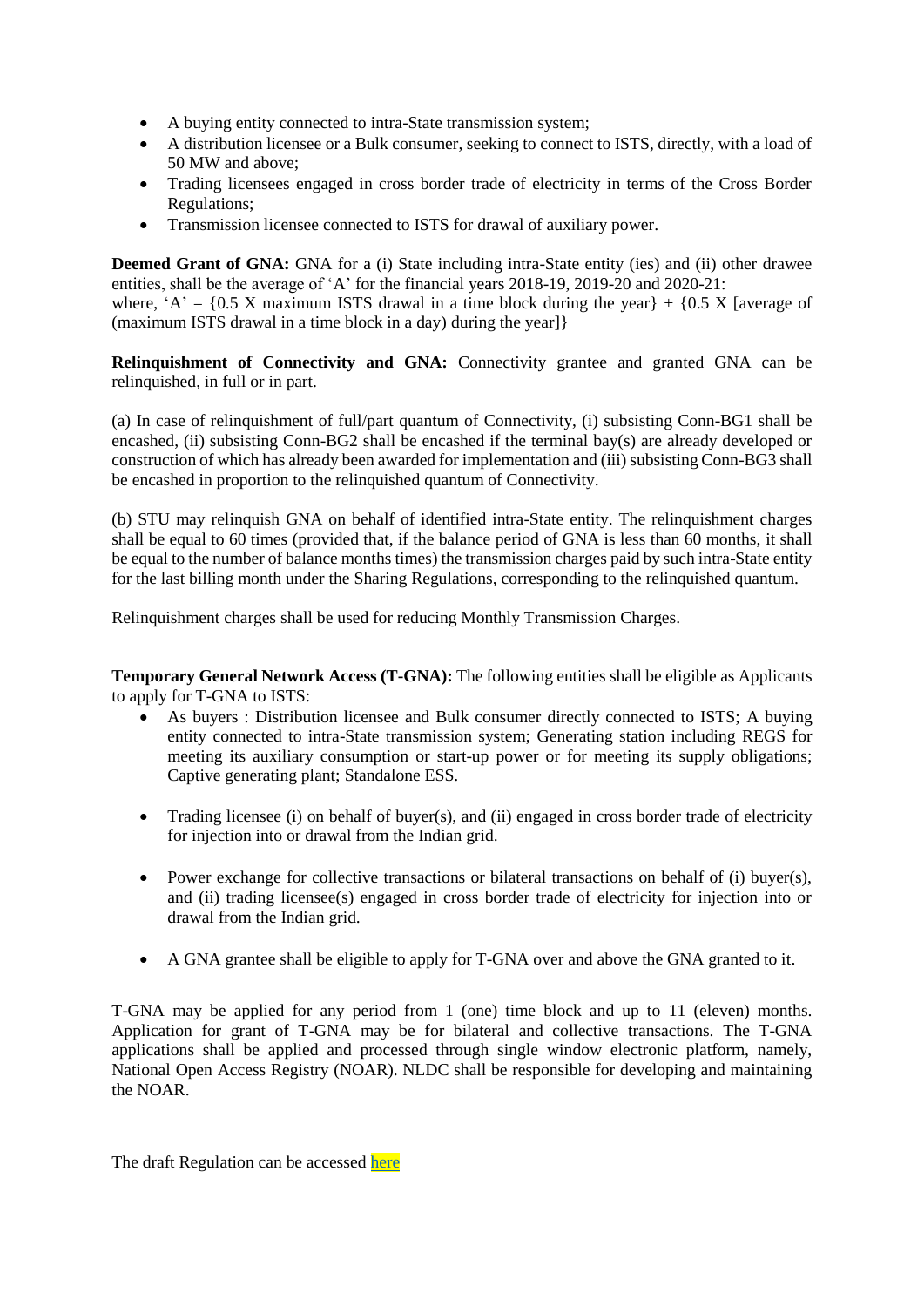## **CER Opinion**

- 1. **Relinquishment of GNA (Regulation No. 25.1 (a)):** The draft Regulation states *"For an entity covered under Regulation (i) of Regulation 17.1 of these Regulations, STU may relinquish GNA on behalf of identified intra-State entity. The relinquishment charges shall be equal to 60 times the transmission charges paid by such intra-State entity for the last billing month under the Sharing Regulations, corresponding to the relinquished quantum."* Although this Regulation aids in the recovery of transmission charges, it makes the relinquishment charges equal to five (5) years of the transmission charges paid by the intra-State entity which is unreasonably high, since in case the entity goes bankrupt, they will not be able to pay the charges as specified in this Regulation.
- 2. **National Open Access Registry (NOAR) (Regulation No. 27.1 (v)):** The draft Regulation states *"Provide Dash Board facility with real time information to RLDCs and SLDCs and act as a repository of information related to T-GNA including standing clearance issued by RLDCs and SLDCs, availability of transmission corridor, pending applications, and T-GNA granted and rejected"*. It is necessary to provide data to stake holders other than RLDCs and SLDCs. Since, the dash board facility provides real time data to only to the RLDCs and SLDCs, it will be difficult for other stake holder to get information regarding the same. It is suggested relevant data of NOAR providing details of access requested, granted and denied, and details about quantum of OA requested/granted across time blocks be made available in the public domain, possibly enabled through Application Programing Interface (API) so as to assist further analytics and research.

As per the Regulation 27.1(vi), *"NOAR shall facilitate generation of periodic reports for market monitoring and surveillance"*. Periodicity of such reports should at least be on a monthly basis so that the gap in information flow and analysis is minimized.

3. **Market Monitoring and Unique Identification on the NOAR:** In case an entity, who has been granted GNA, participates in the Power Exchanges as well and subsequently interferes in the market by engaging in activities, with or without a consortium, that tends to compromise the competitive nature of the market, either by "playing with the available transmission capacity, or by controlling the demand/ supply bids".

Market manipulation may not only involve energy market but also the associated allocation of transmission capacity (including that through open access). To ensure that identification of market manipulation/gaming, unique identifiers should be defined and used across all market platforms/contracts as well as for allocation of transmission capacity including those in NOAR.

*4.* **Exigency and Application for grant of T-GNA (Regulation No. 28.4 (b)):** The draft Regulation states *"Exigency application for grant of T-GNA: Application made on (D) day for grant of T-GNA with scheduling for (S) day, which may be (D) day or (D+1) day or (D+2) day, with a minimum start time of 7 (seven) time blocks unless specified otherwise in the Grid Code: Provided that the Exigency application for grant of T-GNA shall be made for any time block(s) between 00:00 hrs to 24:00 hrs of the (S) day".* The term "Exigency" should be fined outlining its scope, especially as it is also not defined in the **Indian Electricity Grid Code** and not defined in these Regulations. The respective Load Dispatch Centre (LDC) may be offered certain flexibility in taking a final call on the applications under the 'exigency' criteria.

A limit on the quantum of OA to be granted under exigency should be defined to ensure that such applications are not an outcome of complacency on part of the applicant and also that these do not make an adverse impact on the market outcome.